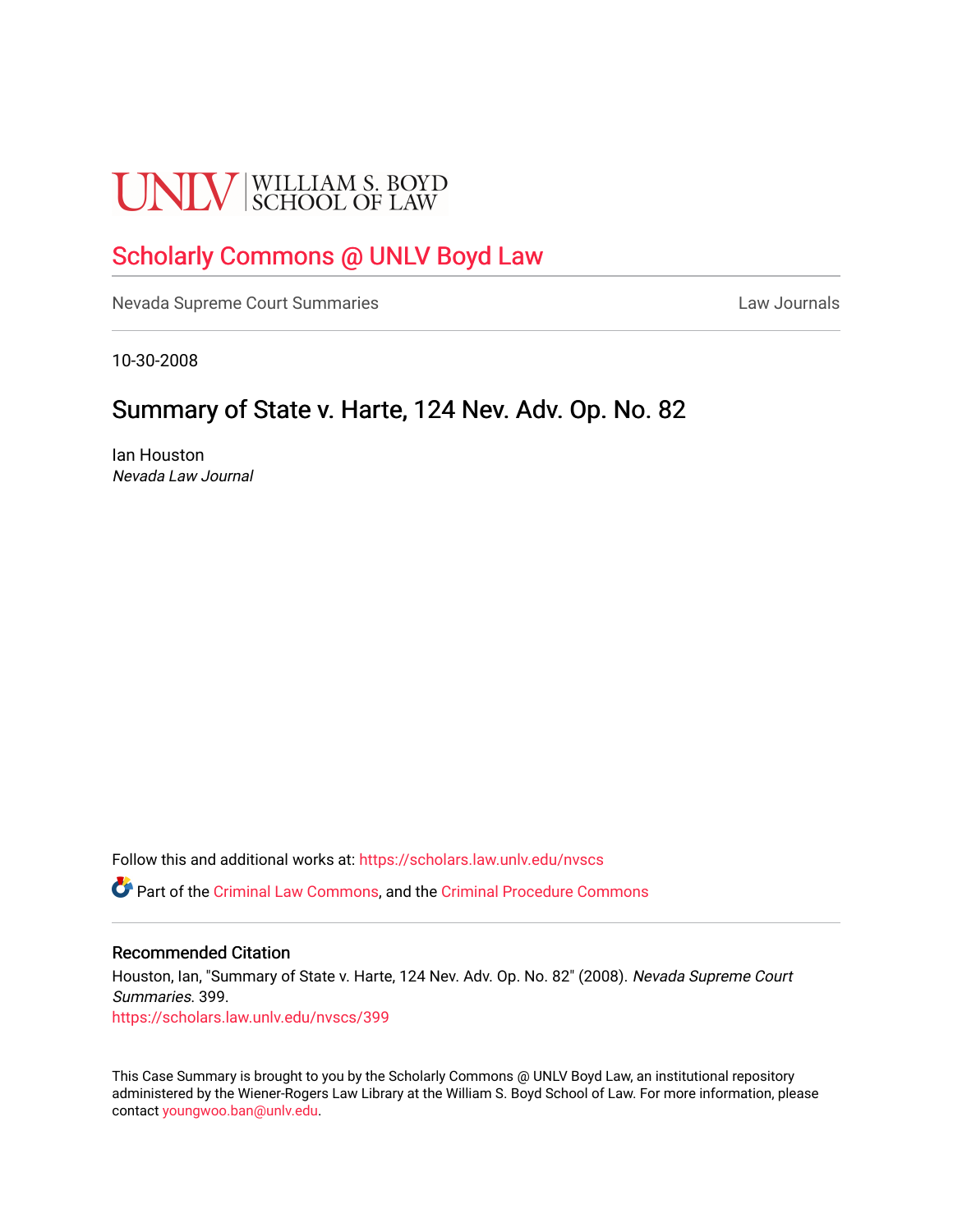## *State v. Harte***, 124 Nev. Adv. Op. No. 82 (Oct. 30, 2008)[1](#page-1-0)**

### **CRIMINAL LAW – HABEAS CORPUS/AGGRAVATING CIRCUMSTANCE IN SENTENCING**

#### **Summary**

Appeal from a district court order partially granting a post-conviction petition for a writ of habeas corpus in a death penalty case.

#### **Disposition/Outcome**

 Affirmed the district court order vacating Defendant's death sentence, affirming the guilty verdict and ordering a new penalty hearing.

#### **Factual and Procedural History**

 In October 1997, Shawn Russell Harte and two codefendants, Latisha Babb and Weston Sirex, murdered a Reno cab driver, John Castro, during the course of a robbery. Harte subsequently admitted to sheriff's deputies that he shot Castro in the head.

 Harte, Babb and Sirex were indicted and the jury found them guilty of first-degree murder with the use of a deadly weapon and robbery with the use of a deadly weapon. The jury was not, however, asked to return a special verdict form indicating whether they convicted based on the State's willful, premeditated, and deliberate murder theory or the State's alternative theory of felony murder.

Harte was sentenced to death. $2$  The jury found only one aggravating circumstance: the murder was committed during the course of a robbery. The jury found this alone outweighed any mitigating factors. Harte unsuccessfully appealed his conviction<sup>[3](#page-1-2)</sup> and was denied in his initial request for post-conviction relief.<sup>[4](#page-1-3)</sup> Harte filed a subsequent post-conviction petition for a writ of habeas corpus. Harte alleged that because the sole aggravating circumstance found by the jury was the same robbery used to support the felony murder theory, the aggravator was invalid pursuant to *McConnell v. State*.<sup>[5](#page-1-4)</sup> As such, Harte argued he was entitled to a new sentencing hearing.

The State acknowledged *McConnell* and *Bejarano v. State*<sup>[6](#page-1-5)</sup> may afford Harte relief but argued that the appropriate remedy was a new trial. Harte subsequently abandoned all claims that could result in a new trial and indicated that his focus was

 $\overline{a}$ 

<span id="page-1-0"></span><sup>&</sup>lt;sup>1</sup> By Ian Houston

 $2^2$  Babb and Sirex were sentenced to life without the possibility of parole.

<span id="page-1-2"></span><span id="page-1-1"></span><sup>3</sup> Harte v. State, 116 Nev. 1054, 13 P.3d 420 (2000).

<span id="page-1-3"></span><sup>&</sup>lt;sup>4</sup> Order Dismissing Appeal, Harte v. State, No. 43877 (April 7, 2005); Order Denying Rehearing, Harte v. State, No. 43877 (May 19, 2005); Order Denying En Banc Reconsideration, Harte v. State, No. 43877 (Sept. 8, 2005).

<span id="page-1-4"></span> $\frac{5}{5}$  120 Nev. 1043, 102 P.3d 606 (2004) (holding that it is unconstitutional to base aggravating circumstance in capital prosecution on felony that was used to obtain first-degree murder conviction), *reh'g denied*, 121 Nev. 25, 107 P.3d 1287 (2005); Harte also claimed ineffective assistance of counsel.

<span id="page-1-5"></span> <sup>122</sup> Nev. 1066, 146 P.3d 265 (2006) (holding that *McConnell* applies retroactively).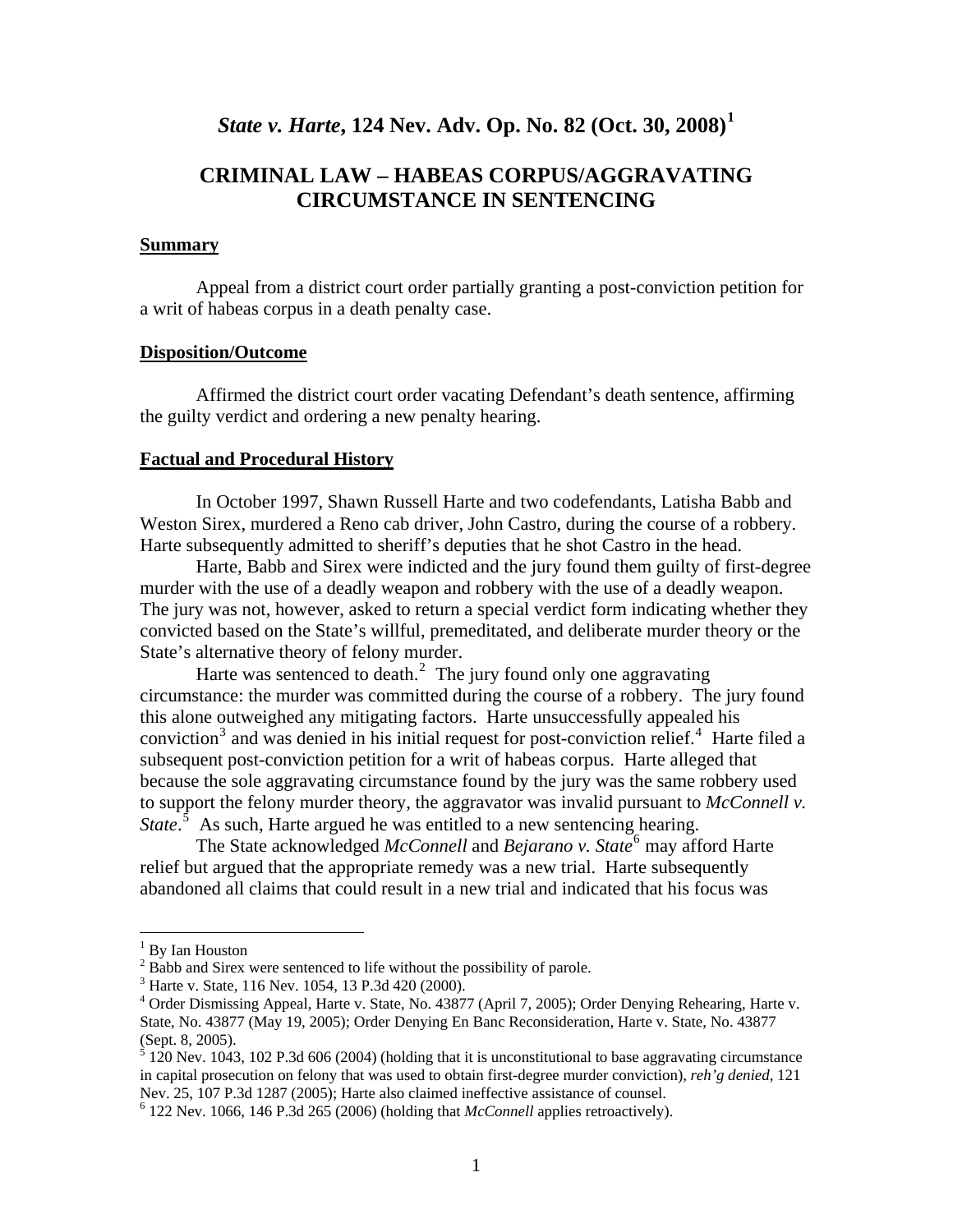solely on obtaining a new penalty hearing. The district court invalidated the sole aggravator and agreed with Harte that the appropriate remedy for a *McConnell* error was a new penalty hearing. The district court vacated the death sentence, affirmed the guilty verdict and stayed further proceedings pending this appeal.

Justice Maupin, with Chief Justice Gibbons and Justices Douglas and Cherry concurring (Justices Hardesty, Parraguirre and Saitta concurring in the judgment) affirmed the district court's finding of fact, conclusions of law, and judgment. The court held the district court did not err in invalidating the sole aggravator in this case pursuant to *McConnell* and that the appropriate remedy in a *McConnell* error case where the sole aggravating circumstance is invalidated is a new penalty hearing and not a new trial.

#### **Discussion**

#### *McConnell* was Properly Decided

 The State argued that *McConnell* was wrongly decided and "three major flaws" in the decision called for its reversal:

First, the *McConnell* analysis begins with the definition of first-degree murder instead of a "generic offense of felonious homicide," the common-law definition of murder, or even the notion of felonious murder. According to the State, this prevented the court from recognizing that the Nevada statutory scheme genuinely narrows the class of individuals that are eligible for the death penalty. The court in this case was not convinced by this argument. The *McConnell* court relied on the analytical framework of *Lowenfield v. Phelps* in determining that the narrowing function may be accomplished by narrowly drawn definitions of capital offenses or through aggravating circumstances found by a jury at the penalty phase.<sup>[7](#page-2-0)</sup> The *McConnell* court evaluated Nevada's capital sentencing scheme as it applies to felony murder and found capital felony murder to be defined broadly and the felony aggravating circumstances of NRS 200.033(4) insufficient to genuinely narrow the class of felony murderers eligible for the death penalty. The State did not convince the court in this case that the *McConnell* analysis was flawed based on its starting definition.

Second, the *McConnell* analysis is based on the question of whether the statutory aggravating circumstances "sufficiently" exclude an adequate number of murderers from the death penalty. The State argued that the analysis should be an objective test of whether the aggravators "genuinely" narrow the class eligible for a death sentence as put forth in *Lowenfield*. The court, however, points out that the *McConnell* court's analysis began by discussing whether either of the two aggravators in that case "genuinely" narrowed the class.  $8\degree$  $8\degree$  The analysis showed that while the two aggravators may "theoretically" narrow the class, they did not satisfy constitutional demands because they failed to "genuinely" narrow.<sup>[9](#page-2-2)</sup> As such, the court concluded that *McConnell* used the proper standard.

 $\overline{a}$ 

<span id="page-2-0"></span><sup>&</sup>lt;sup>7</sup> 484 U.S. 231, 244 (1988).

<span id="page-2-1"></span><sup>8</sup> *McConnell*, 120 Nev. at 1067, 102 P.3d at 623. 9 *Id.* at 1069, 102 P.3d at 624.

<span id="page-2-2"></span>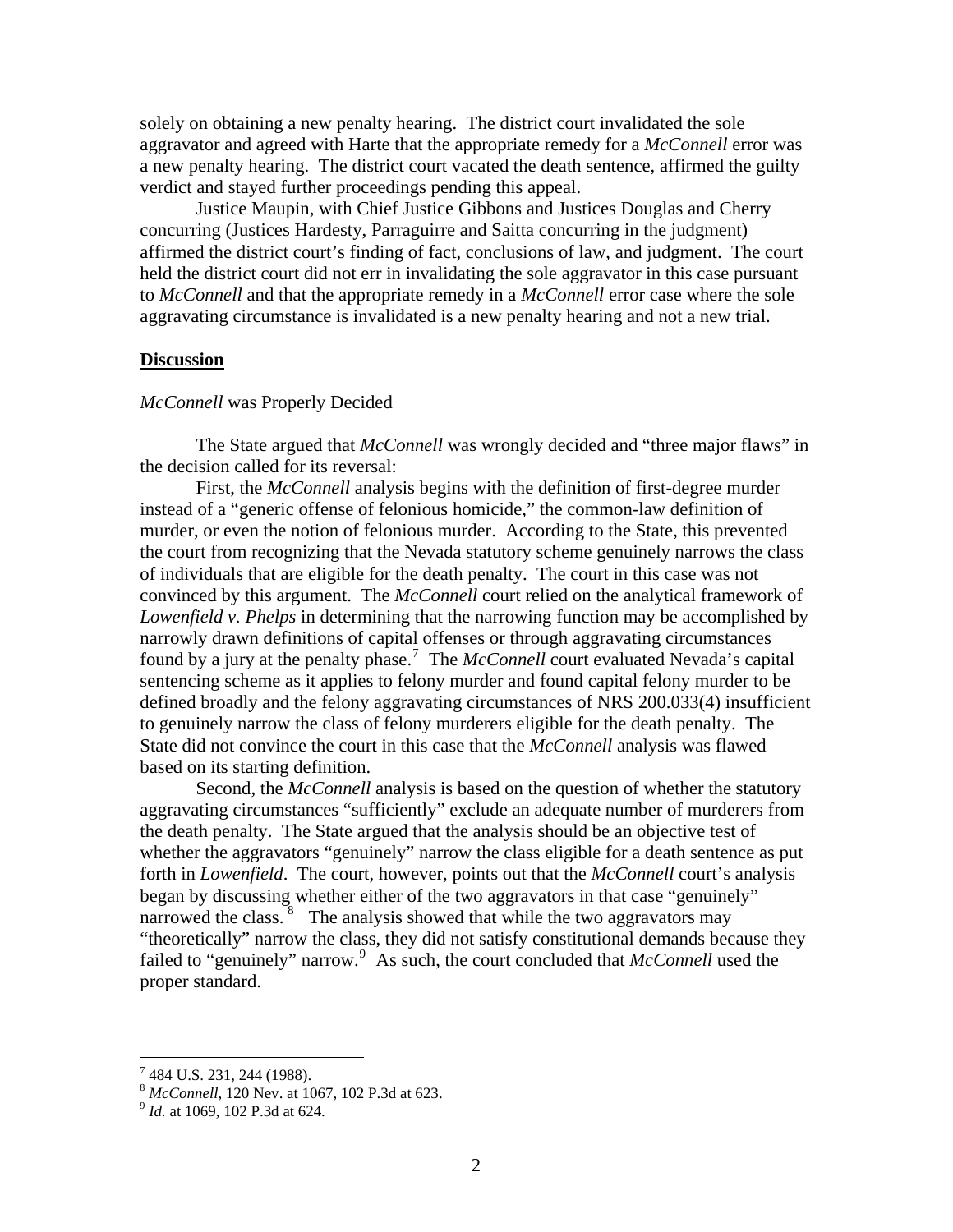Third, the *McConnell* analysis discounted the requirement that the felony aggravating circumstance must be accompanied by certain mental states.<sup>[10](#page-3-0)</sup> The State argues this intent element in Nevada's statutory scheme objectively narrows the class eligible for the death penalty. The court, however, was not persuaded that the *McConnell* analysis of the felony aggravating circumstance intent element was inadequate. The *McConnell* court noted that the felony aggravating circumstance intent element (1) was different than the intent required for a felony-murder conviction, (2) largely mirrored the constitutional standard and did little to narrow the class of persons eligible for the death penalty, (3) lacked the specificity of the capital felony-murder definition that met the constitutional narrowing requirement of *Lowenfield*, and (4) could be overlooked and not considered by the jury.<sup> $11$ </sup> The court further considered the issue on rehearing and found that while the felony aggravating circumstance intent element is narrower than Nevada's felony murder, it is still quite arguable that Nevada's felony murder aggravator, standing alone as a basis for seeking the death penalty, fails to genuinely narrow the class of death eligible felony murderers. $^{12}$  $^{12}$  $^{12}$ 

As such the court held that *McConnell* was correctly decided and the district court's order relying on *McConnell* was proper.

#### A New Penalty Hearing is the Remedy under the Circumstances of this Case

 The State argued the *McConnell* error was a charging error and was willing to amend the charging document to remove the felony murder theory making a new trial the appropriate remedy.

 The court held that a *McConnell* error is not a charging error because the State is permitted at its discretion to proceed on alternate theories supported by evidence.<sup>[13](#page-3-3)</sup> Instead, the *McConnell* violation resulted in a sentencing error. The State offered no relevant authority or cogent bases to refute the district court's conclusion that a new penalty hearing is the only remedy when a prejudicial *McConnell* error invalidates the sole aggravator. $^{14}$  $^{14}$  $^{14}$ 

#### **Concurrence**

#### HARDESTY, J., with whom PARRAGUIRRE and SAITTA, JJ., agree, concurring:

 Justice Hardesty concurs that a new penalty hearing is the proper remedy when the only aggravating circumstance found by the jury is invalidated pursuant to *McConnell* but believes this case reveals three fundamental flaws in *McConnell*'s analytical framework:

<span id="page-3-0"></span> $^{10}$  See NEV. REV. STAT. § 200.033(4).

<span id="page-3-1"></span><sup>&</sup>lt;sup>11</sup> *McConnell*, 120 Nev. at 1067-68, 102 P.3d at 623-24.<br><sup>12</sup> McConnell v. State, 121 Nev. 25, 28, 107 P.3d 1287, 1289 (2005).

<span id="page-3-3"></span><span id="page-3-2"></span><sup>13</sup> Walker v. State, 116 Nev. 670, 673, 6 P.3d 477, 479 (2000).

<span id="page-3-4"></span><sup>&</sup>lt;sup>14</sup> The remedy is a new penalty hearing unless it is "clear beyond a reasonable doubt that absent the invalid aggravator[ ] the jury still would have imposed a sentence of death." *Bejarano*, 122 Nev. at 1081, 146 P.3d at 275-76.